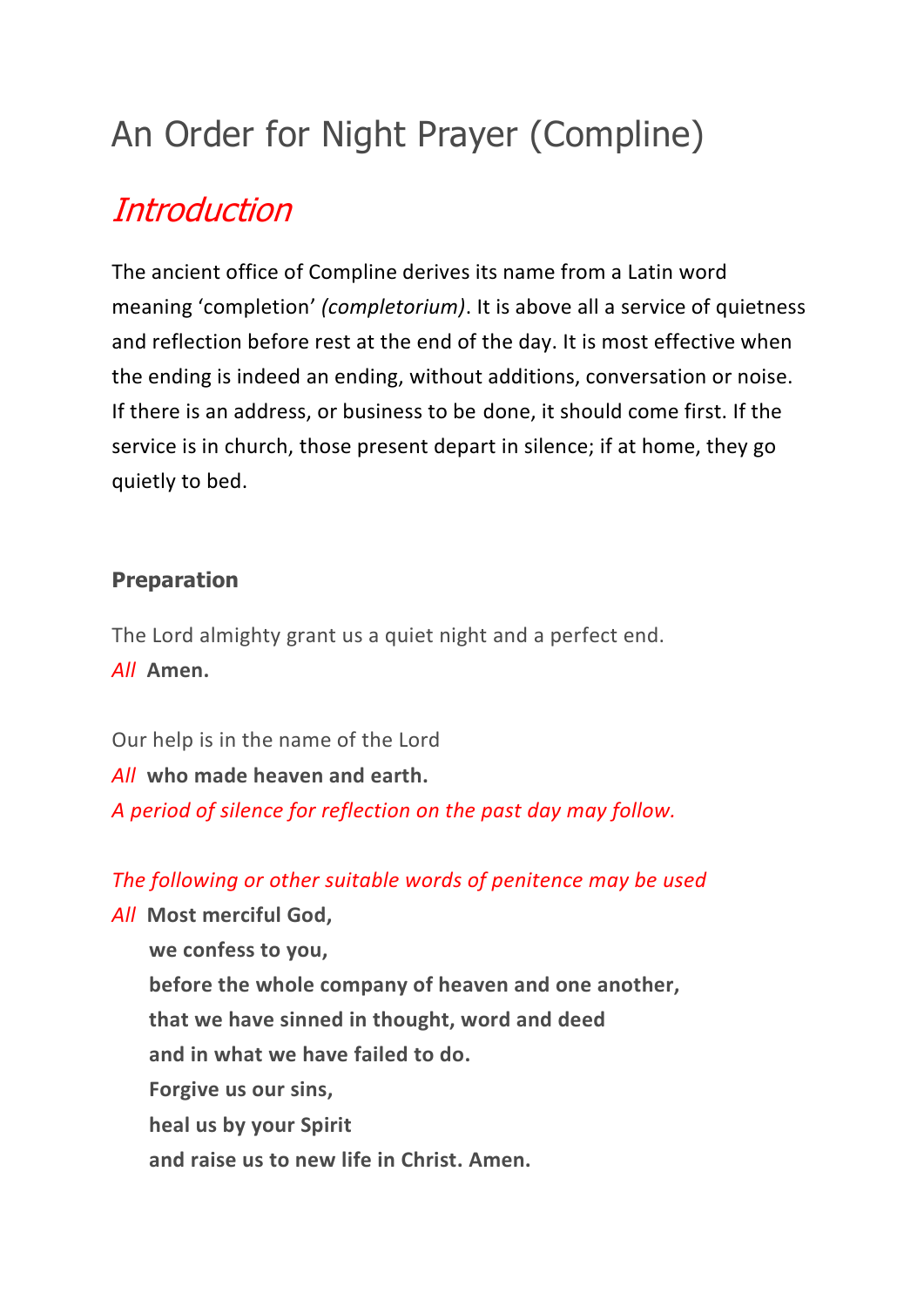O God, make speed to save us.

*All* **O Lord, make haste to help us.**

*All* **Glory to the Father and to the Son and to the Holy Spirit; as it was in the beginning is now and shall be for ever. Amen. Alleluia.**

#### Psalm 104: 1, 21-33

- 1 Bless the Lord, O my soul.  $\blacklozenge$ O Lord my God, how excellent is your greatness!
- 21 You appointed the moon to mark the seasons,  $\blacklozenge$ and the sun knows the time for its setting.
- 22 You make darkness that it may be night,  $\blacklozenge$ in which all the beasts of the forest creep forth.
- 23 The lions roar for their prey  $\blacklozenge$ and seek their food from God.
- 24 The sun rises and they are gone  $\blacklozenge$ to lay themselves down in their dens.
- 25 People go forth to their work  $\blacklozenge$ and to their labour until the evening. [*R*]
- 26 O Lord, how manifold are your works!  $\blacklozenge$ In wisdom you have made them all; the earth is full of your creatures.
- 27 There is the sea, spread far and wide,  $\blacklozenge$ and there move creatures beyond number, both small and great.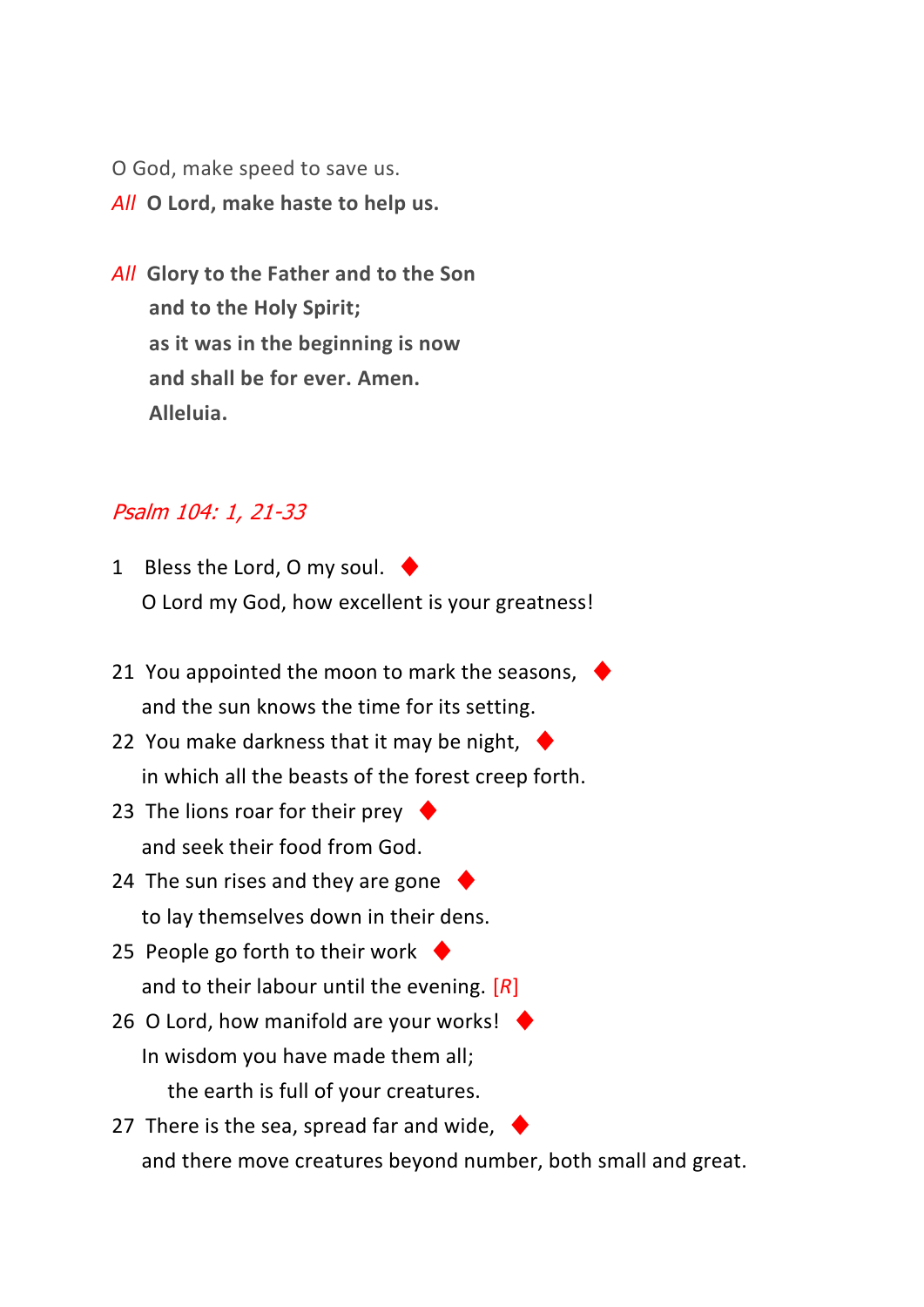- 28 There go the ships, and there is that Leviathan which you have made to play in the deep.
- 29 All of these look to you  $\blacklozenge$ to give them their food in due season.
- 30 When you give it them, they gather it; you open your hand and they are filled with good.
- 31 When you hide your face they are troubled;  $\blacklozenge$ when you take away their breath, they die and return again to the dust.
- 32 When you send forth your spirit, they are created,  $\rightarrow$ and you renew the face of the earth. [*R*]
- 33 May the glory of the Lord endure for ever;  $\blacklozenge$ may the Lord rejoice in his works;
- *All* **Glory to the Father and to the Son and to the Holy Spirit; as it was in the beginning is now and shall be for ever. Amen.**

# Scripture Reading

The servants of the Lamb shall see the face of God, whose name will be on their foreheads. There will be no more night: they will not need the light of a lamp or the light of the sun, for God will be their light, and they will reign for ever and ever.

*Revelation 22.4, 5*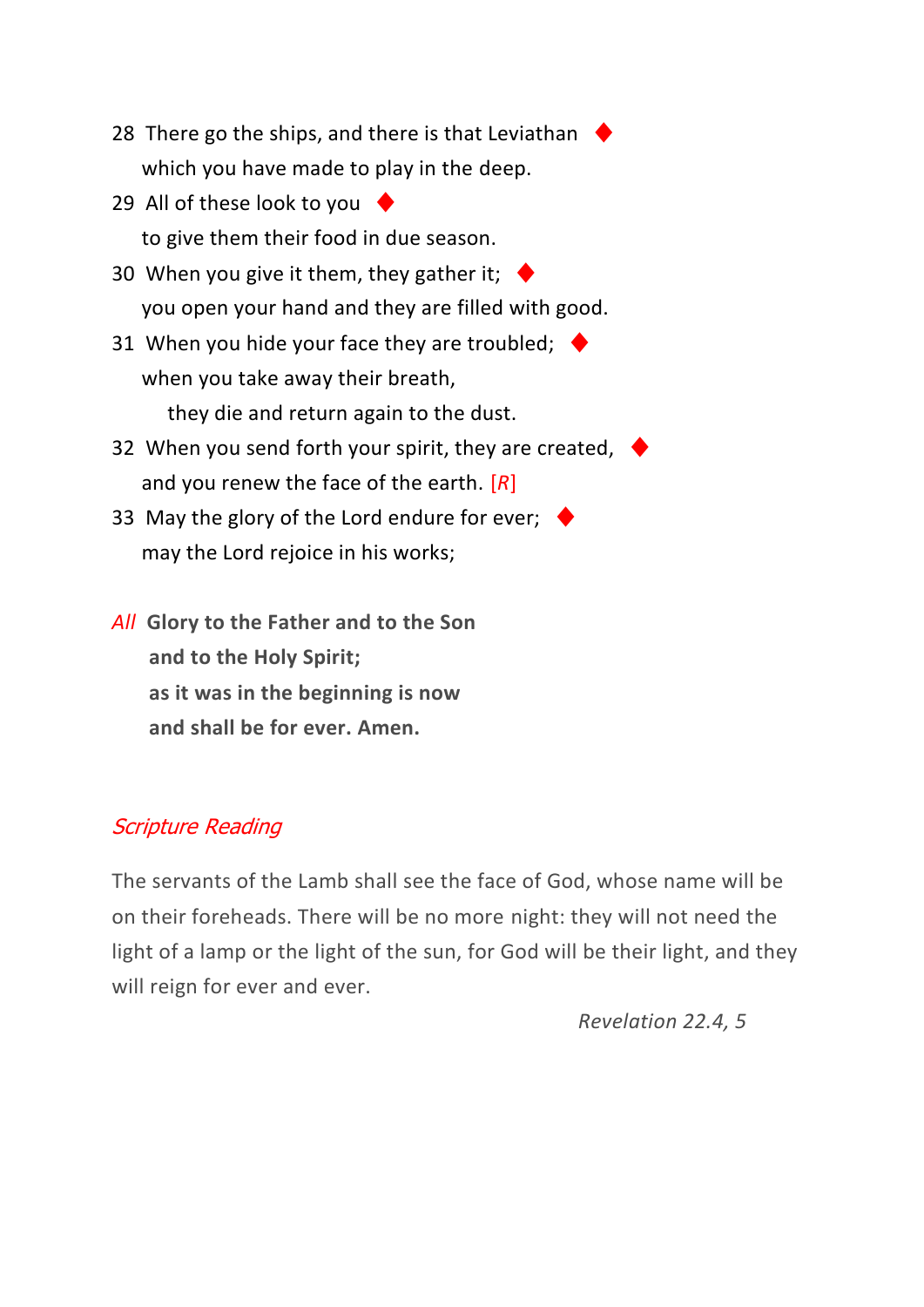#### *The following responsory may be said in Easter*

Into your hands, O Lord, I commend my spirit. Alleluia, alleluia. *All* **Into your hands, O Lord, I commend my spirit. Alleluia, alleluia.** For you have redeemed me, Lord God of truth. *All* **Alleluia, alleluia.** Glory to the Father and to the Son

and to the Holy Spirit.

*All* **Into your hands, O Lord, I commend my spirit. Alleluia, alleluia.**

Keep me as the apple of your eye.

*All* **Hide me under the shadow of your wings.**

# Gospel Canticle

#### *The Nunc dimittis (The Song of Simeon) is said or sung*

*All* **Alleluia. The Lord is risen alleluia, As he promised to you. Alleluia, alleluia.**

- 1 Now, Lord, you let your servant go in peace: ♦ your word has been fulfilled.
- 2 My own eyes have seen the salvation  $\blacklozenge$ which you have prepared in the sight of every people;
- 3 A light to reveal you to the nations  $\blacklozenge$ and the glory of your people Israel.

*Luke 2.29-32*

*All* **Glory to the Father and to the Son and to the Holy Spirit; as it was in the beginning is now and shall be for ever. Amen.**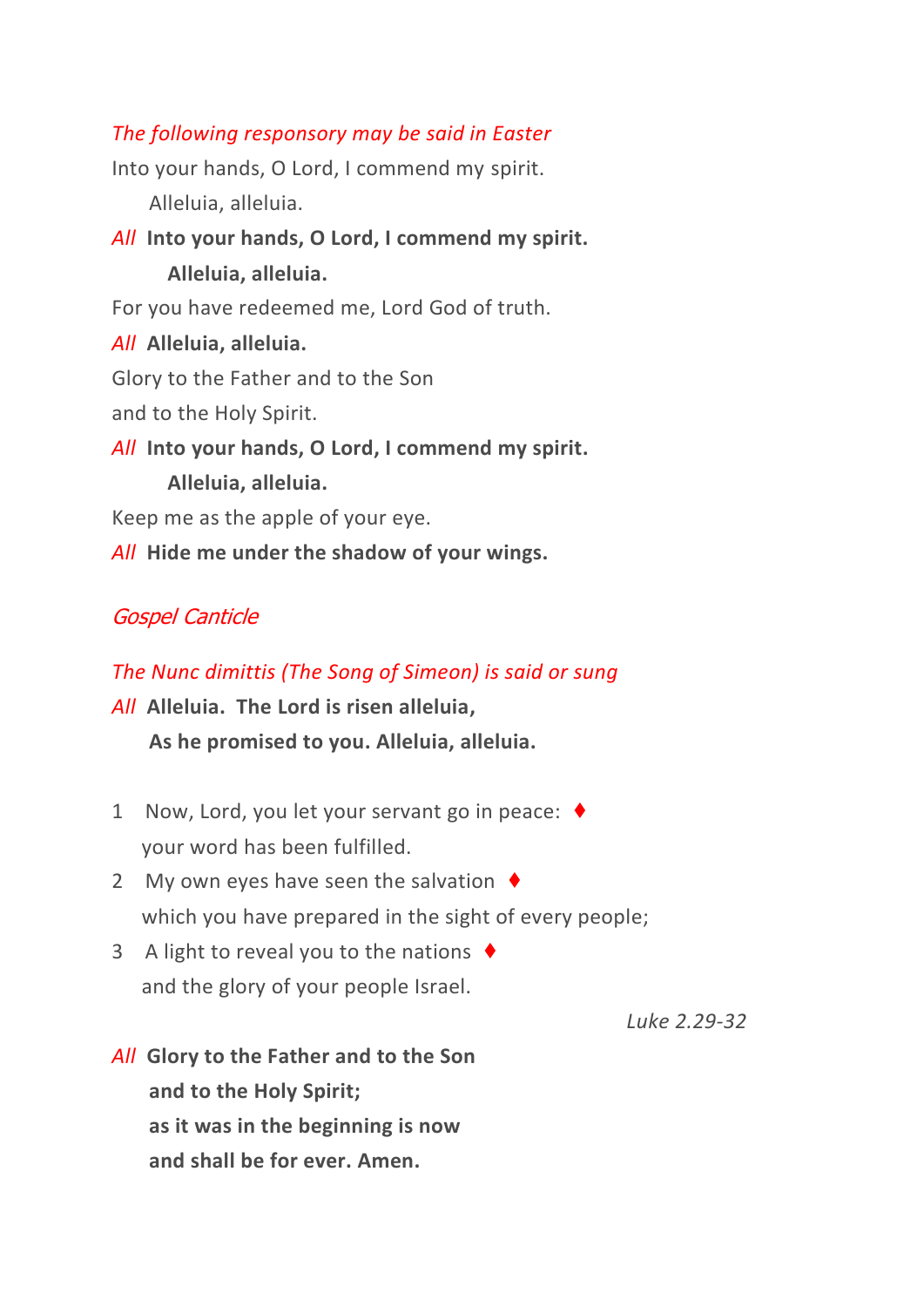*All* **Alleluia. The Lord is risen alleluia,**

**As he promised to you. Alleluia, alleluia.**

# **Prayers**

### *Intercessions and thanksgivings may be offered here.*

Loving, ever-living and compassionate God,

You understand the pain of loss, the heartache of bereavement, **May we hold in our hearts all those whose families or friends have died.**

You are a light that shines in the darkest times, **Guide us and heal us in our sickness and sorrow.**

You comfort us in times of fear,

#### **May we comfort each other, even as we keep apart.**

You console and lead us in times of doubt and confusion, **May we follow the light of your love and spread hope.**

You move our hearts to acts of generosity, **May we be led to share what we have with those in need.**

God of life,

We thank you for the signs of your light in the midst of our darkness, **May we be signs of your compassion in the heart of your world.**

Amen.

*Prayer: Linda Jones/CAFOD*